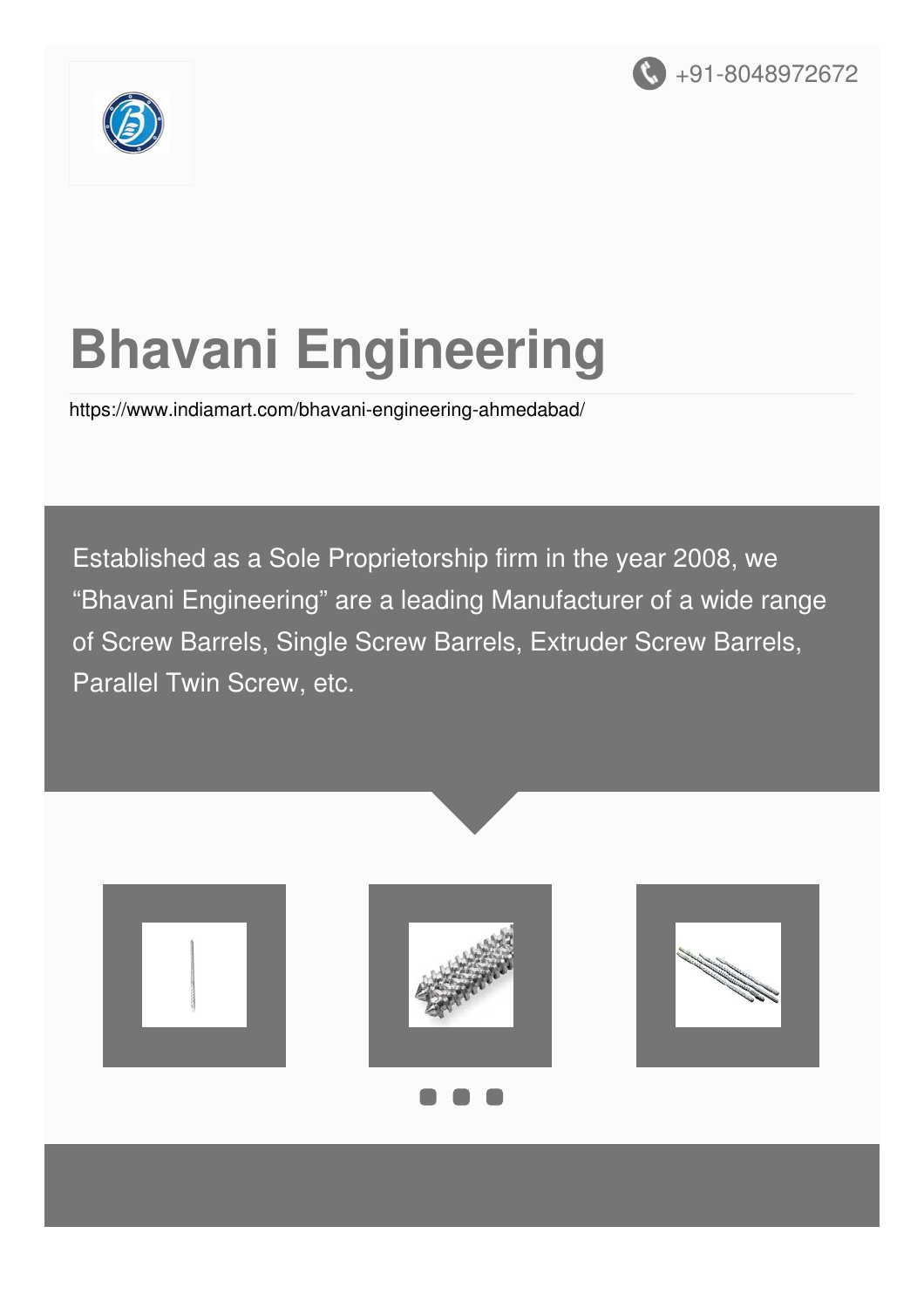### About Us

We "**Bhavani Engineering**" have gained success in the market by **manufacturing, exporting and supplying a durable collection of Screw Barrel (single,Twin parallel, conical, injection moulding) food process screw barrel, various types of blades**.We are exporting our products around the world. We are a Sole Proprietorship company that is incorporated in the year 2008 at **Ahmedabad (Gujarat, India)** and always strive hard to provide our valued customers with qualitative range of barrels and sleeves as per the global set standards.We are a well known firm that is managed under the supervision of our Proprietor "**Mr. Kamlesh Pate**l" and have gained enormous clientele across the nation.

#### **For more information, please visit**

<https://www.indiamart.com/bhavani-engineering-ahmedabad/about-us.html>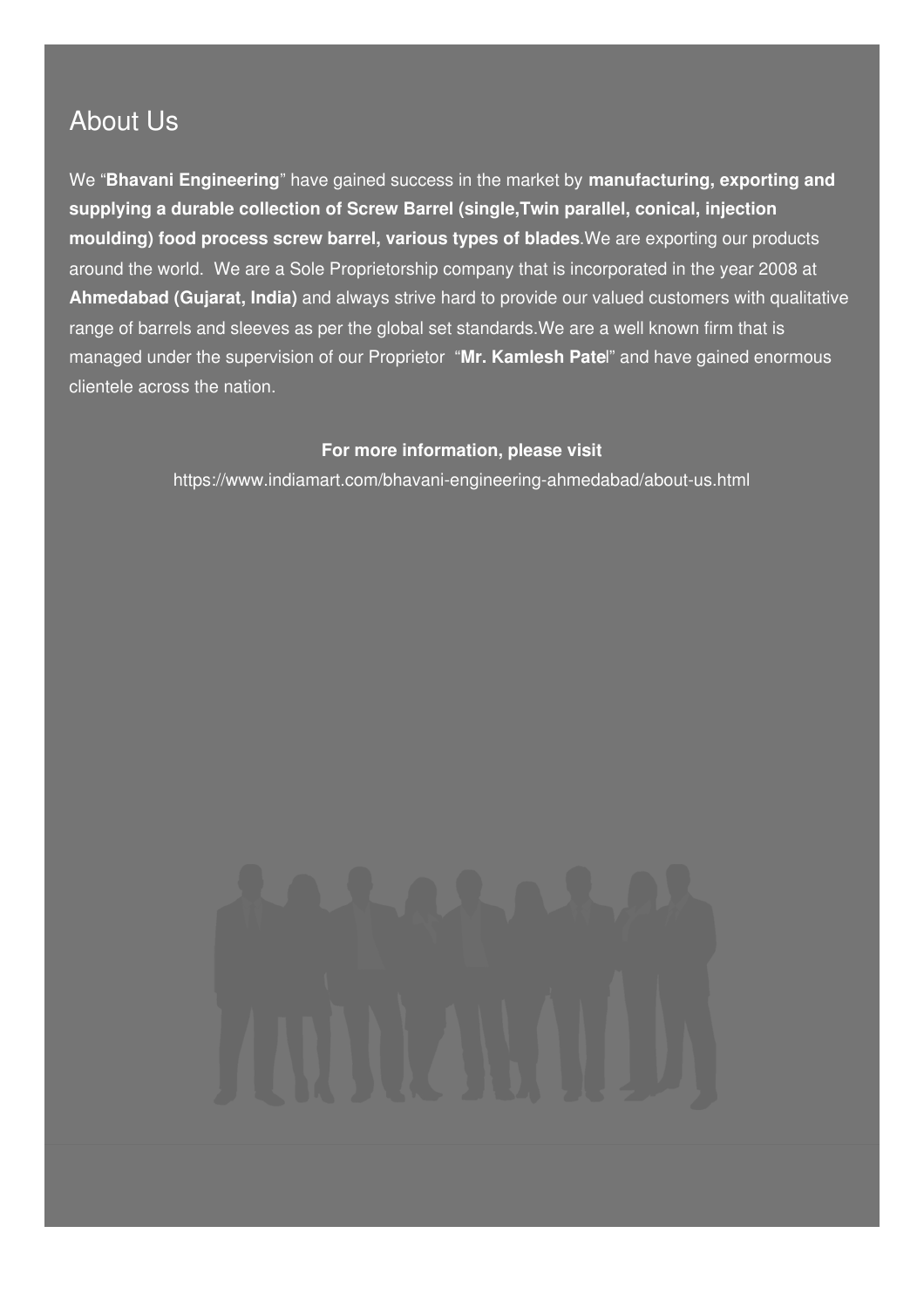#### **SCREW BARRELS**





Single Screw



Single Screw and Barrel



**Segment Barrel**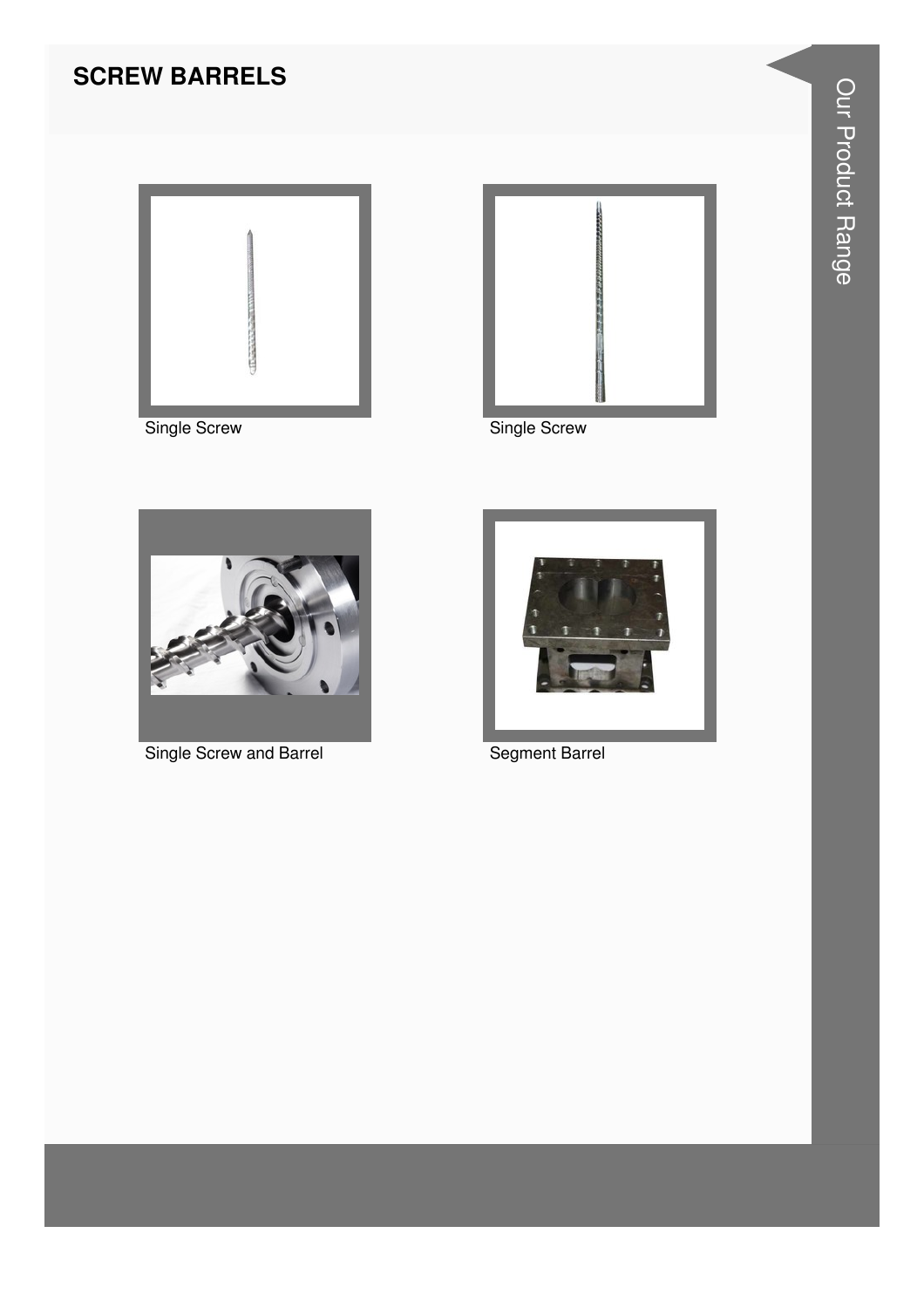#### **SCREW BARREL**



**Twin Screw** 



Single Screw



Single Screw



**Screw Barrel**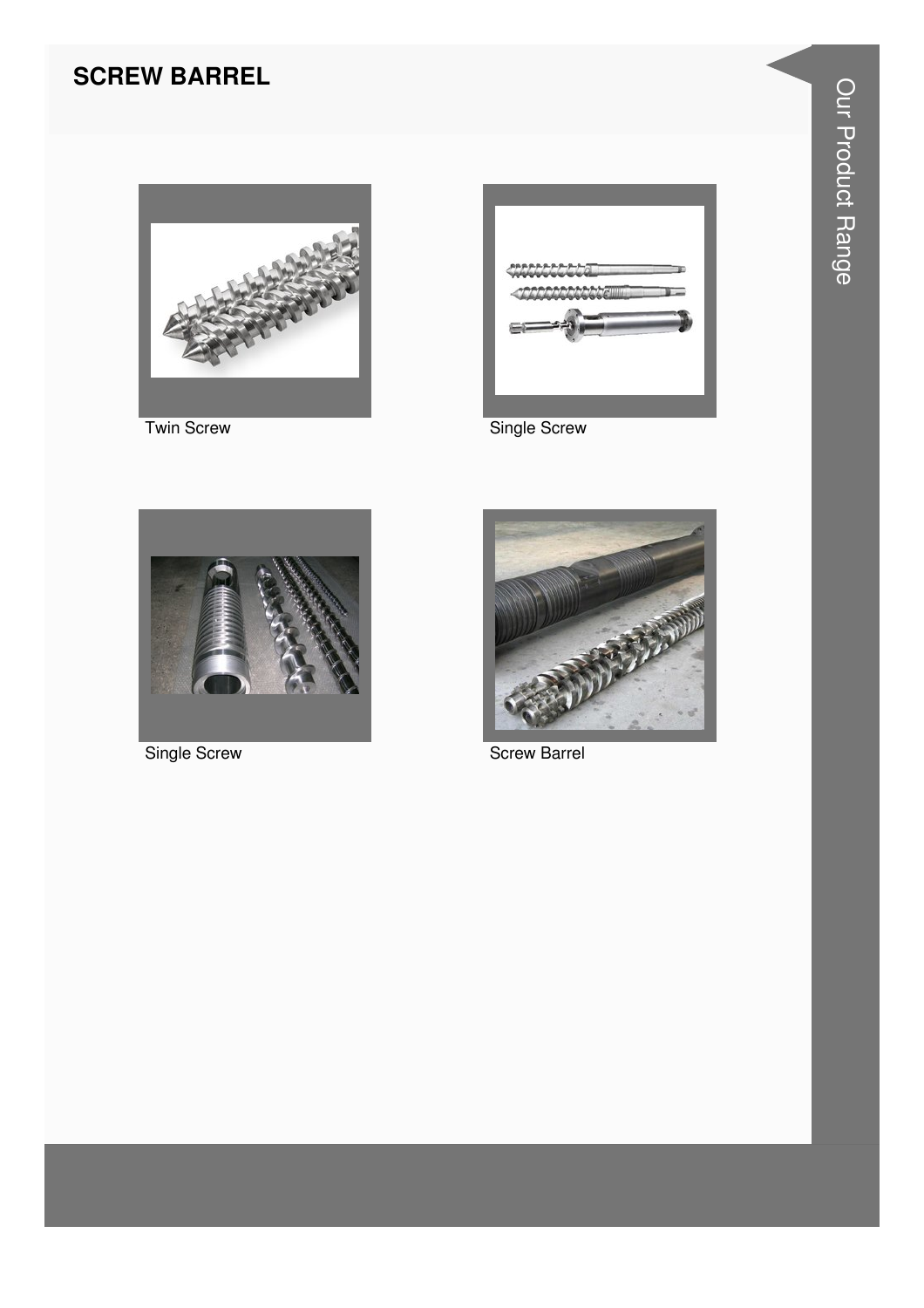#### **CONICAL SCREW**



**Single Screw** 



**Conical Screw** 



**Conical Twin Screw And** Barrel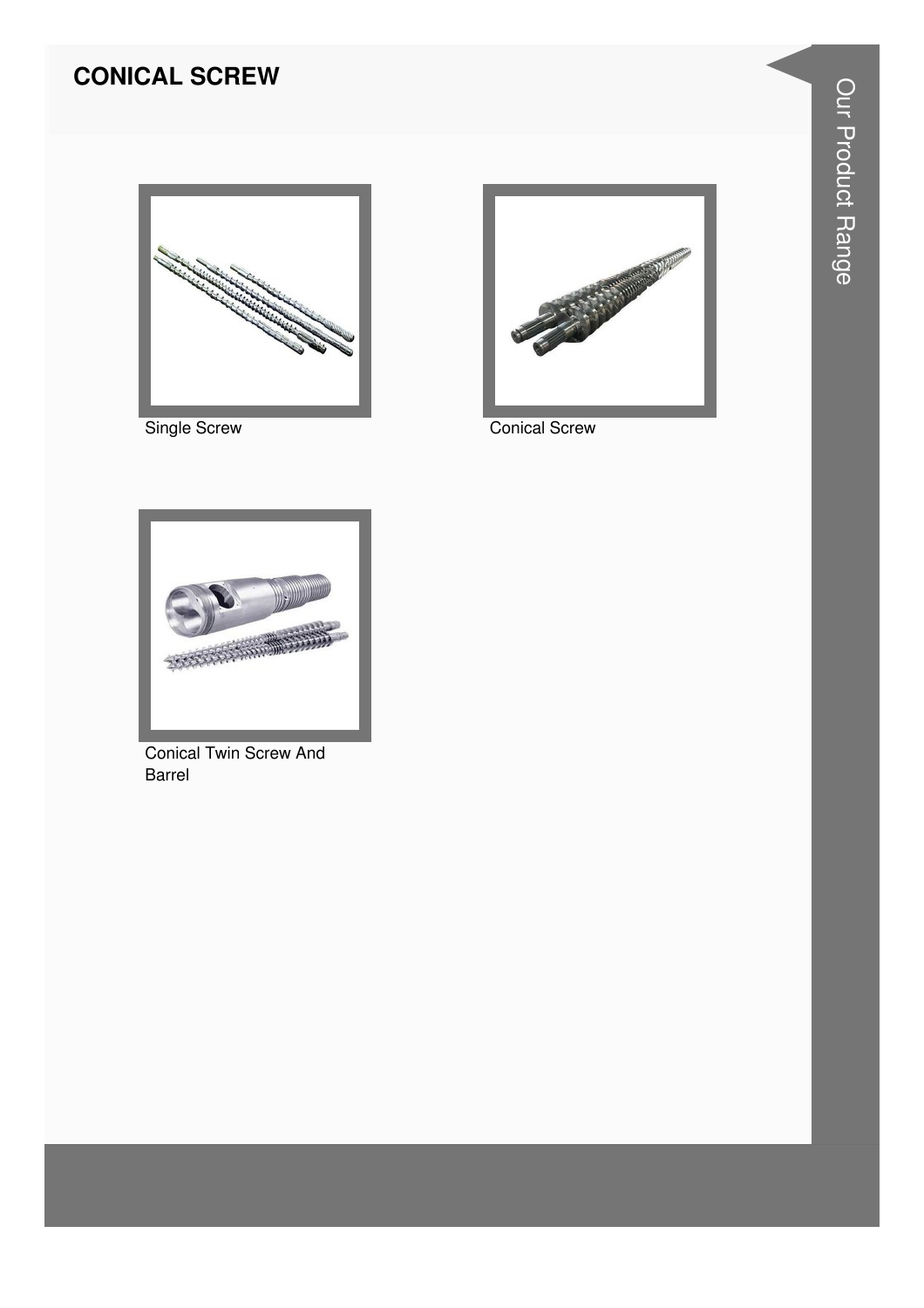### **OTHER PRODUCTS:**



Food Twin Screw

![](_page_5_Picture_3.jpeg)

**Injection Molding Screw** 

![](_page_5_Picture_5.jpeg)

**Injection Molding Screw** 

![](_page_5_Picture_7.jpeg)

**Extruder Barrel**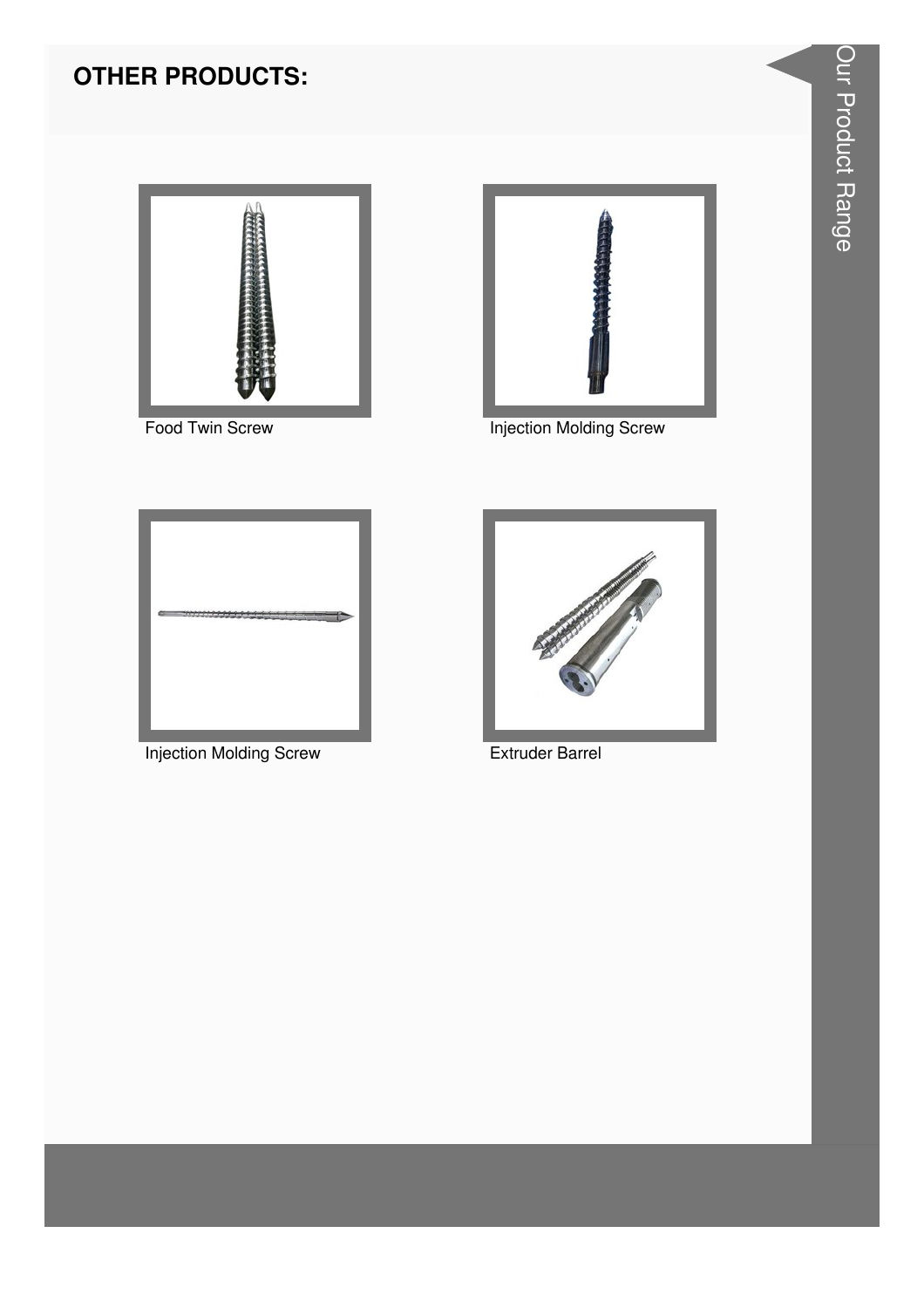#### **OTHER PRODUCTS:**

![](_page_6_Picture_1.jpeg)

**Extruder Screw Barrels** 

![](_page_6_Picture_3.jpeg)

Parallel Twin Screw Barrel

![](_page_6_Picture_5.jpeg)

**Single Parralel Screw** 

![](_page_6_Picture_7.jpeg)

**Injection Molding Barrel**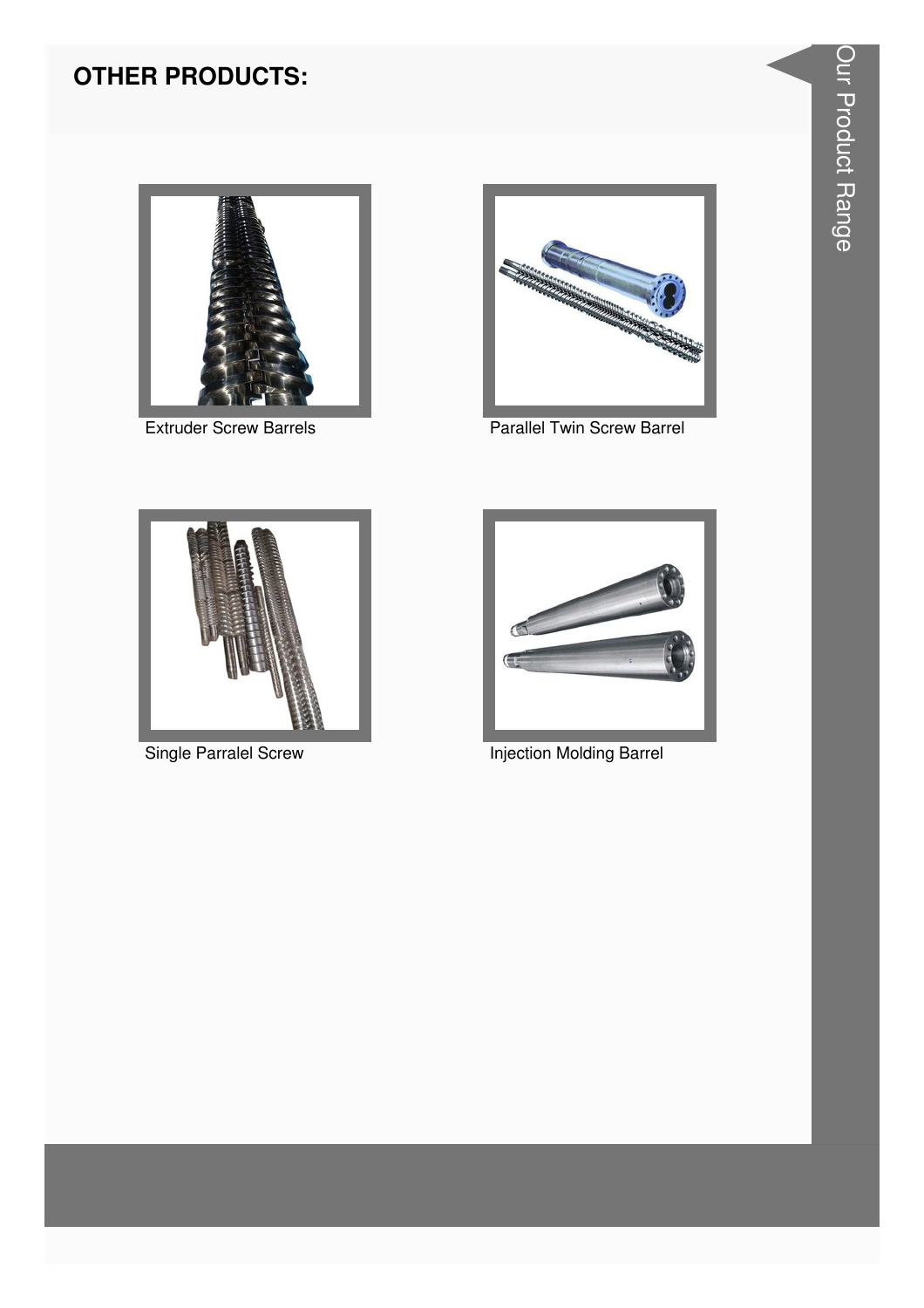## Factsheet

| Year of Establishment            | : 2008                      |
|----------------------------------|-----------------------------|
| <b>Nature of Business</b>        | : Exporter and Manufacturer |
| <b>Total Number of Employees</b> | $: 11$ to 25 People         |

![](_page_7_Picture_2.jpeg)